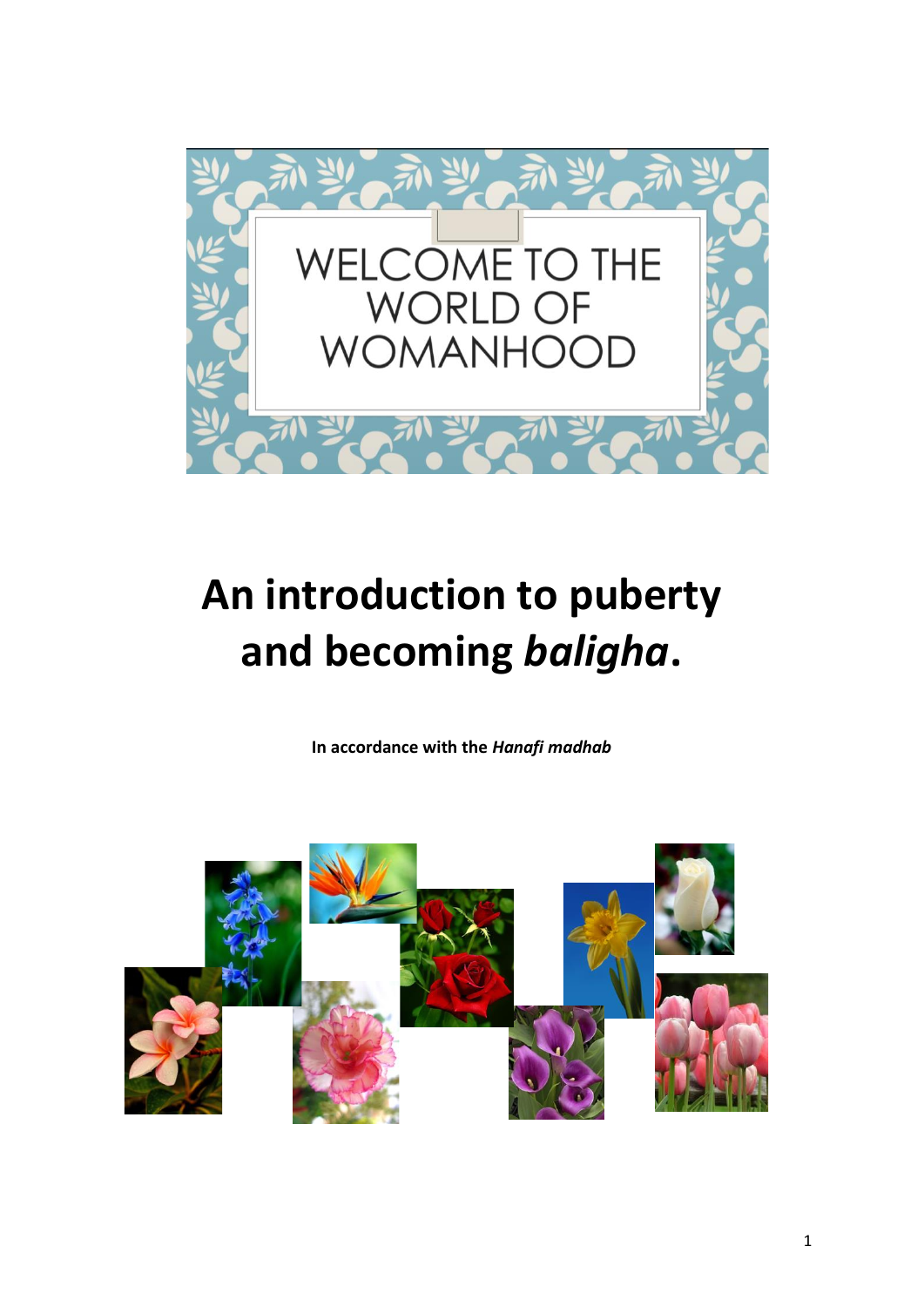# **IWHEN WILL YOU BECOME AN ADULT?**

Have you ever wondered when will you become an adult? Do you just wake up one morning and find you're not a child anymore? Puberty is the time in a person's life when they begin to change from a child in to an adult and it happens gradually. **All adults have been through puberty**. Girls usually start puberty before boys but there is no exact time when puberty will start. Your body will change and grow at the exact time the Almighty wants it to happen.

# *God has the most beautiful names and He is Al-Khaliq, Al-Bari and Al-Musawwir. (The Creator, The Inventor, The Designer).*

## **PUBERTY - HOW YOUR BODY WILL CHANGE**

The first sign of puberty is that you might notice that your chest is not flat anymore. The changes can make you feel awkward and uncomfortable but know that these changes are by the will of God, the best of all creators, the One who creates from nothing, the best of all designers.

#### **Changes that follow include:**

- Your chest area will continue to develop.
- Pubic hair (the hair in your private parts area) will continue to grow and become much thicker and curlier.
- Hair begins to grow in the underarms and maybe some on top of your lips.
- You will sweat a lot more.
- You may get more spots (called blackheads, whiteheads and postules) on your face and skin. This is called acne.
- You may begin to notice a white thick liquid from your private area. This is called discharge. It is normal.
- You will grow in height (called a growth spurt) until you reach your adult height.
- You will also begin to put on more weight.
- Your body will also become more curvier; with wider hips and a narrower waist.
- And most importantly you will begin menstruation.

*Aside from physical changes, your mood and attitude can change too. This can be a very challenging time for some young people. You may have all sorts of questions in your head and may want to try new things. But focussing on your goals, having a good support network and a strong foundation of beliefs can help you get through puberty happily.*

#### **WHAT IS MENSTRUATION?**

**Menstrustion** (**period or** *hayd*) is the bleeding a woman has every month for about a week from inside her body. According to Islam, a woman can only have a period after the age of 9. The blood leaves the body from your private area. Men do not get periods. It is not painful although you might have a small tummy ache or cramps.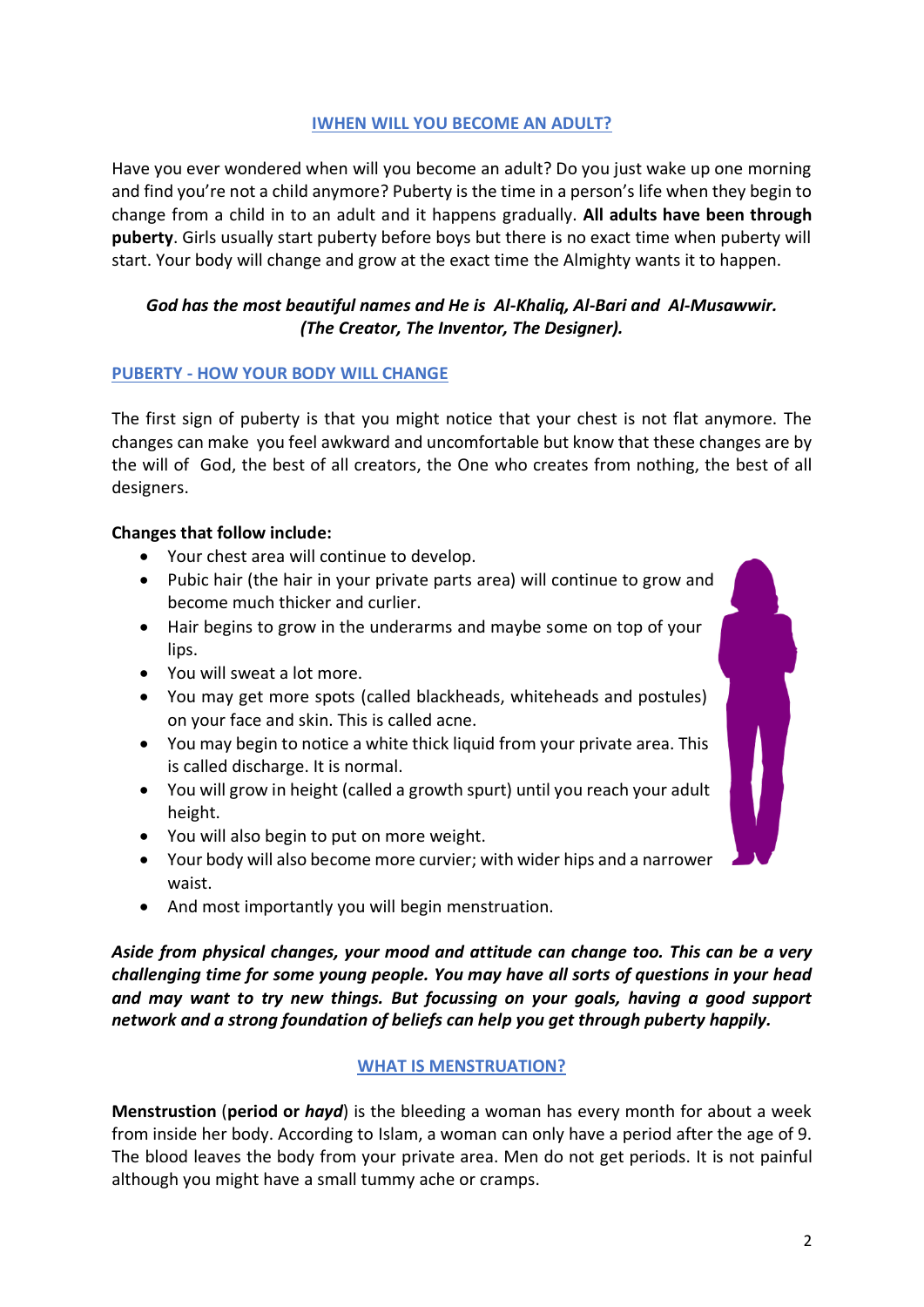# **THE MENSTRUAL CYCLE**

From the first day of your period to to the day before the next period is one 'menstrual cycle'. Let's have a look at what is happening inside your body during one cycle.

The reproductive parts of your body are the parts which are involved in menstruation. It is also the part of your body which is involved in having a baby.





# **Your reproductive system is made up of:**

➢ **Ovaries**: You have two. Your eggs are developed and stored here.

➢ **Fallopian tubes**: Thin tubes that connect your ovaries to your uterus.

- ➢ **Uterus (womb)**: This is where a baby will grow.
- ➢ **Cervix**: This is the entrance to the womb.

➢ **Vagina**: The tube which leads to the opening. Your period flows out from here. Babies are born by leaving the womb through the cervix and the vagina.

## *In Arabic the word for womb is RAHAM. Does this word sound familiar at all?*

*Did you also know that your womb is about the size of a pear, but God al Basit (the Expander) makes it expand so that the baby can develop in there.* 

## **WHAT HAPPENS INSIDE YOU BODY EVERY MONTH?**

Every month this is what happens in your body:

- 1. **One of your ovaries develop and release an egg.**
- 2. **Your womb lining thickens** so it can prepare for the arrival of the egg.
- 3. The **egg travels down a fallopian tube** to the womb.
- 4. The **egg doesn't get fertilised.**
- **5.** The **egg and womb lining breakdown.**
- 6. They both leave your body as your **period**.
- 7. The whole process then **starts all over again** next month!

If an egg gets fertilised then the egg will grow in to a baby.

*Did you know that when a baby girl is 20 weeks old inside her mother's womb about 2 million eggs are already present in her ovaries. God al-Aleem (the all-Knowing) already knows exactly which one of them will become another human being.*

*Amazing!*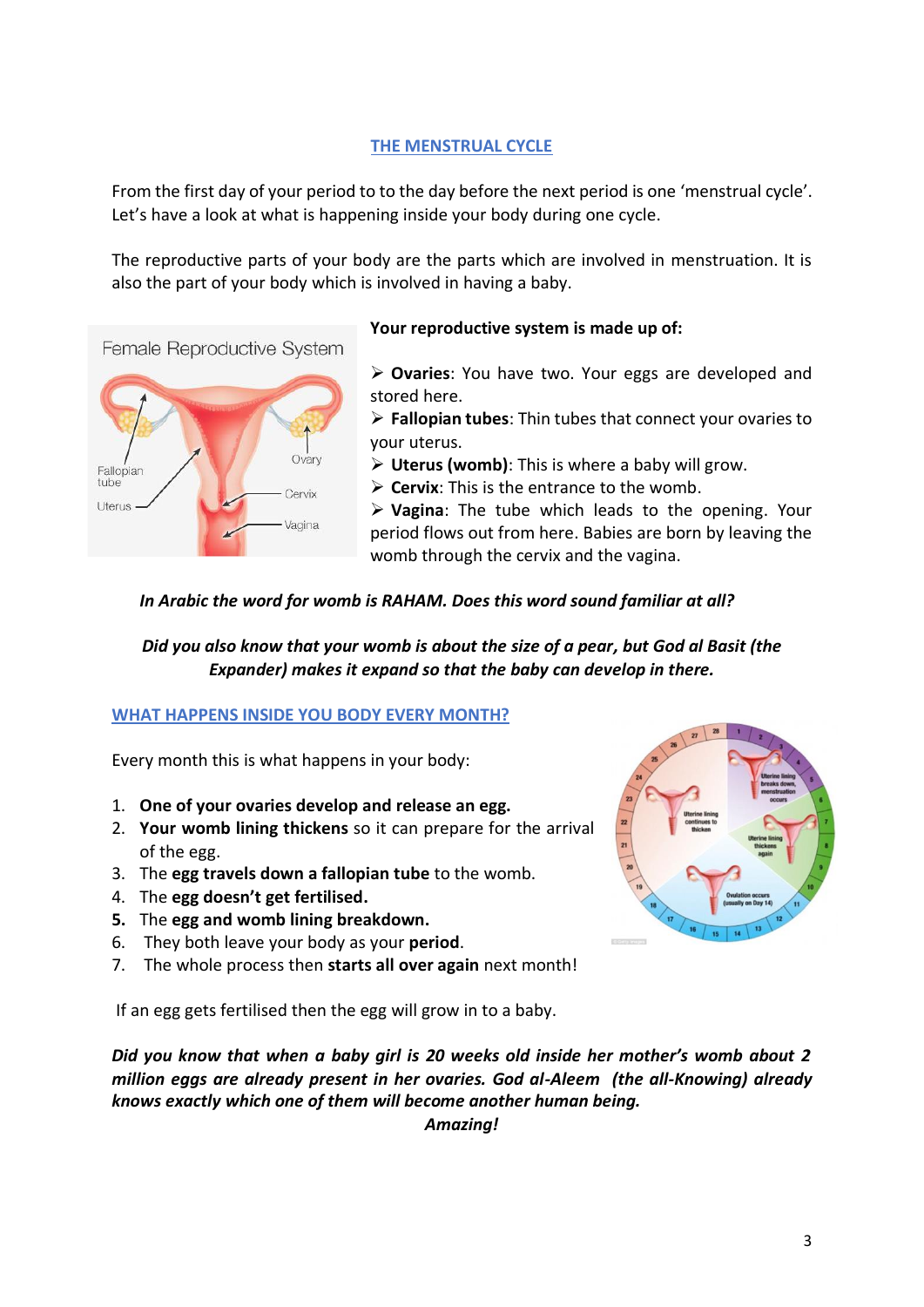#### **HOW THEN IS A BABY CREATED?**

In the Quran, God tells us many times He has created everything in pairs (51:49). When God created Adam (a), he made Hawwa (a) to give her company. Man and woman are one of the many pairs God has created. Look around you, can you see other pairs?

A baby is created from the pair of a male and a female. Just like women produce eggs, men produce sperm. When a single sperm meets with an egg then it will fertilise the egg.

Fertilisation is how all living things have a new baby or offspring. In fact even plants produce new plants through fertilisation.

You will learn more about this amazing process in your science lessons.

The picture shows the reproductive parts in a plant which is the flower.



#### *God created everything in pairs. He alone is Unique, the One and has no pair or equivalent.*

#### **HOW A BABY GROWS INSIDE THE WOMB:**

#### **God tells us about the different stages in the Quran. (23:12-14)**

- 1. *Nutfah* We start off like a drop of sticky liquid.
- 2. *Alaqah* then we become like a clinging clot of blood.
- 3. *Mudghah* then we become like a chewed lump.
- 4. *I'zaaman* then we became bones.
- 5. *Lahhman* (then our bones are wrapped with) flesh.

**We should reflect on our creation to remind us that He is the best Creator.** 



## **The prophet (s) said for the:**

- 1. First 40 days it is in the form of a seed.
- 2. Second 40 days it is in the form of a blood clot.
- 3. Third 40 days it is in the form of a morsel of flesh.

**When it is about 120 days old (4 months) God sends an angel to blow its spirit in to it.** 

#### **PROPHET ADAM & EESAA (a) – DIFFERENT TO EVERYONE ELSE**

Unike you and me, Adam (a) was created as a grown man, he did not go through the stages of being in a womb, being born or growing up. The creation of Eesaa (a) is also different to the rest of mankind. His soul was put into in to the womb of Maryam (a) without him having a father. God commanded him to be, and he was.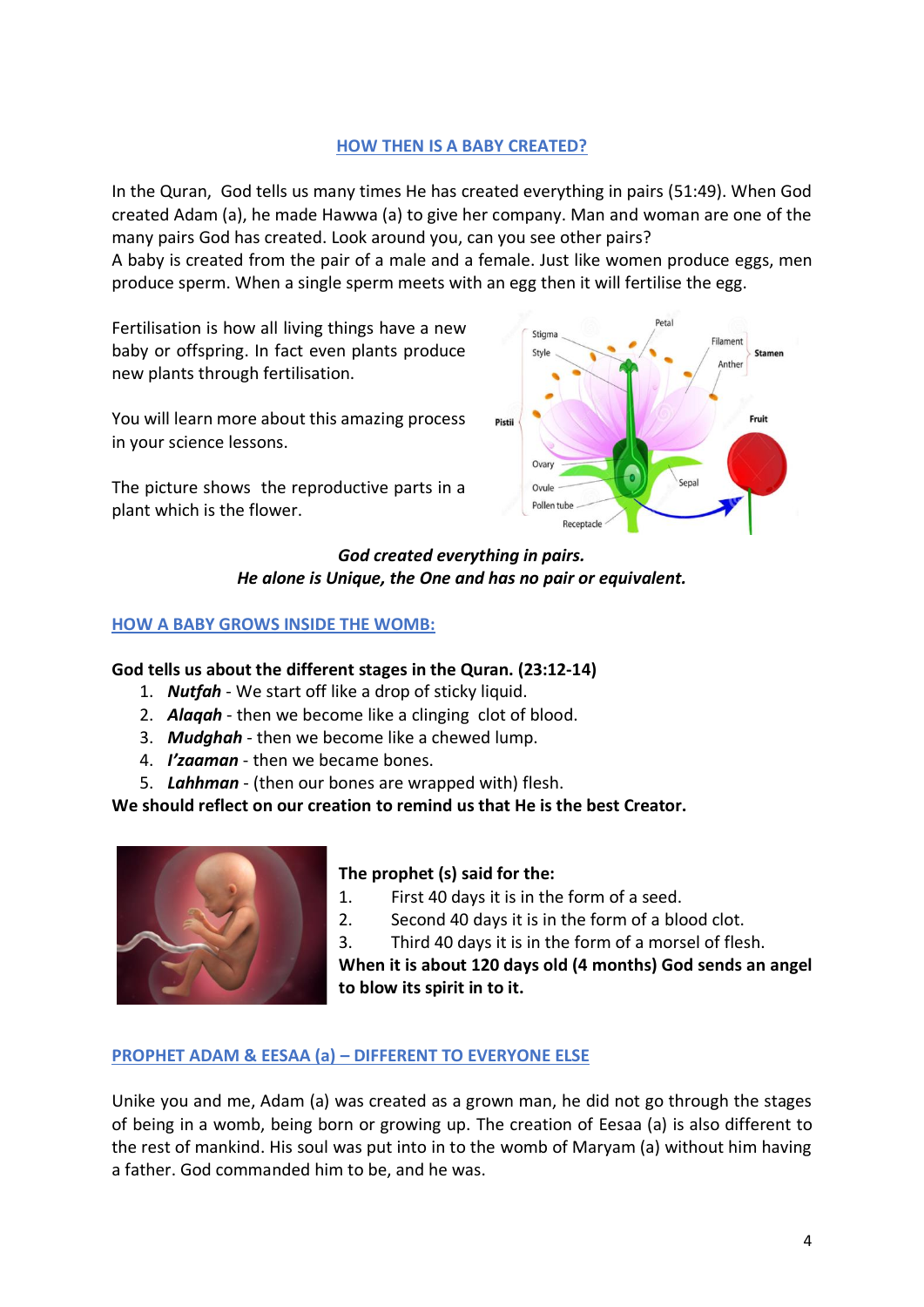## **IRREGULAR BLEEDING (ISTIHAADAH)**

Not all bleeding from your private area is a period. A period must be between 3 days and nights - 10 days and nights. When you finish one period, you can not have another period until 15 days and nights have passed. Any bleeding between periods or beyond the 10 days is called *istihaadah* (irregular bleeding). **You MUST write down exactly when you have your period, especially in the first year as your cycle might not have a fixed pattern.** 

There are certain things you can't do when on your period but you can if it is istihaadah. If you don't record your bleeding pattern then you can get very confused.

|                                   | <b>CAN</b>                                                                                                                                                                                                                                                                                                                                                                                                                                                                                                                                                                                                                                                                                                                                                                                | <b>CAN'T</b>                                                                                                                                                                                                                                                                                                                                                                                                                                                                                                                                                                                                                                                       |
|-----------------------------------|-------------------------------------------------------------------------------------------------------------------------------------------------------------------------------------------------------------------------------------------------------------------------------------------------------------------------------------------------------------------------------------------------------------------------------------------------------------------------------------------------------------------------------------------------------------------------------------------------------------------------------------------------------------------------------------------------------------------------------------------------------------------------------------------|--------------------------------------------------------------------------------------------------------------------------------------------------------------------------------------------------------------------------------------------------------------------------------------------------------------------------------------------------------------------------------------------------------------------------------------------------------------------------------------------------------------------------------------------------------------------------------------------------------------------------------------------------------------------|
| ✓<br>$\checkmark$<br>$\checkmark$ | $\checkmark$ Take a shower, make istinja and make<br>wudhu regularly.<br>Trim your nails and remove your hair.<br>Recite dhikr and durood shareef.<br>Recite any Quranic du'aas you pray<br>regularly like Surah Fatiha, Rabbana,<br>Ayatul Kursi for protection.<br>$\checkmark$ Make dua.<br>$\checkmark$ Touch a Quran with a separate clean<br>cloth.<br>$\checkmark$ Touch the pages of a Quran with<br>something like a pen if you are teaching.<br>Read verses of the Quran bit by bit if<br>you are teaching it to others.<br>$\checkmark$ Touch an English translation of the<br>Quran. (Some scholars differ)<br>$\checkmark$ Touch books with Quranic verses in (but<br>not touch the actual verses).<br>Read Quran in your mind or with your<br>eyes without moving your lips | Perform any type of salah (you do<br>٠<br>not need to make up any salah you<br>miss during your period).<br>Keep a fast (you must make up the<br>qaza (1 fast) of any fasts missed<br>during Ramadhan).<br>Recite any part of the Quran as<br>п<br>tilawah loudly or by moving your<br>lips.<br>Touch the Quran or anything which<br>٠<br>contains only Quranic verses in<br>Arabic.<br>Touch a Quran cover that is<br>permanently attached to the Quran.<br>Touch a computer screen or<br>٠<br>smartphone etc when opened in to a<br>Quran app or page.<br>Perform sajdah of tilawah (if you<br>п<br>hear it during your menses you do<br>not need to make it up) |
| $\checkmark$                      | Look at the Quran on a computer screen<br>or smartphone or tablet etc.                                                                                                                                                                                                                                                                                                                                                                                                                                                                                                                                                                                                                                                                                                                    | Enter the jam'ah area of a masjid.<br>П<br>You should make sure you know                                                                                                                                                                                                                                                                                                                                                                                                                                                                                                                                                                                           |
| $\checkmark$                      | Enter a madrasah or mosque area which<br>is not the dedicated prayer hall space.                                                                                                                                                                                                                                                                                                                                                                                                                                                                                                                                                                                                                                                                                                          | which part of the masjid this is.<br>Make tawaf around the ka'bah.                                                                                                                                                                                                                                                                                                                                                                                                                                                                                                                                                                                                 |
| $\checkmark$                      | Reply to the adhan (although it is not<br>compulsory for you)                                                                                                                                                                                                                                                                                                                                                                                                                                                                                                                                                                                                                                                                                                                             |                                                                                                                                                                                                                                                                                                                                                                                                                                                                                                                                                                                                                                                                    |
|                                   | Go for Hajj and make Saee<br>(Some scholars differ about Saee)                                                                                                                                                                                                                                                                                                                                                                                                                                                                                                                                                                                                                                                                                                                            |                                                                                                                                                                                                                                                                                                                                                                                                                                                                                                                                                                                                                                                                    |

# **THE CAN & CAN'TS DURING YOUR PERIOD**

\* A woman on istihaadah can pray, fast and go to the masjid like normal.

\* However any area of clothing or the body affected with the blood must be washed or changed and you must make fresh wudhu for each salah.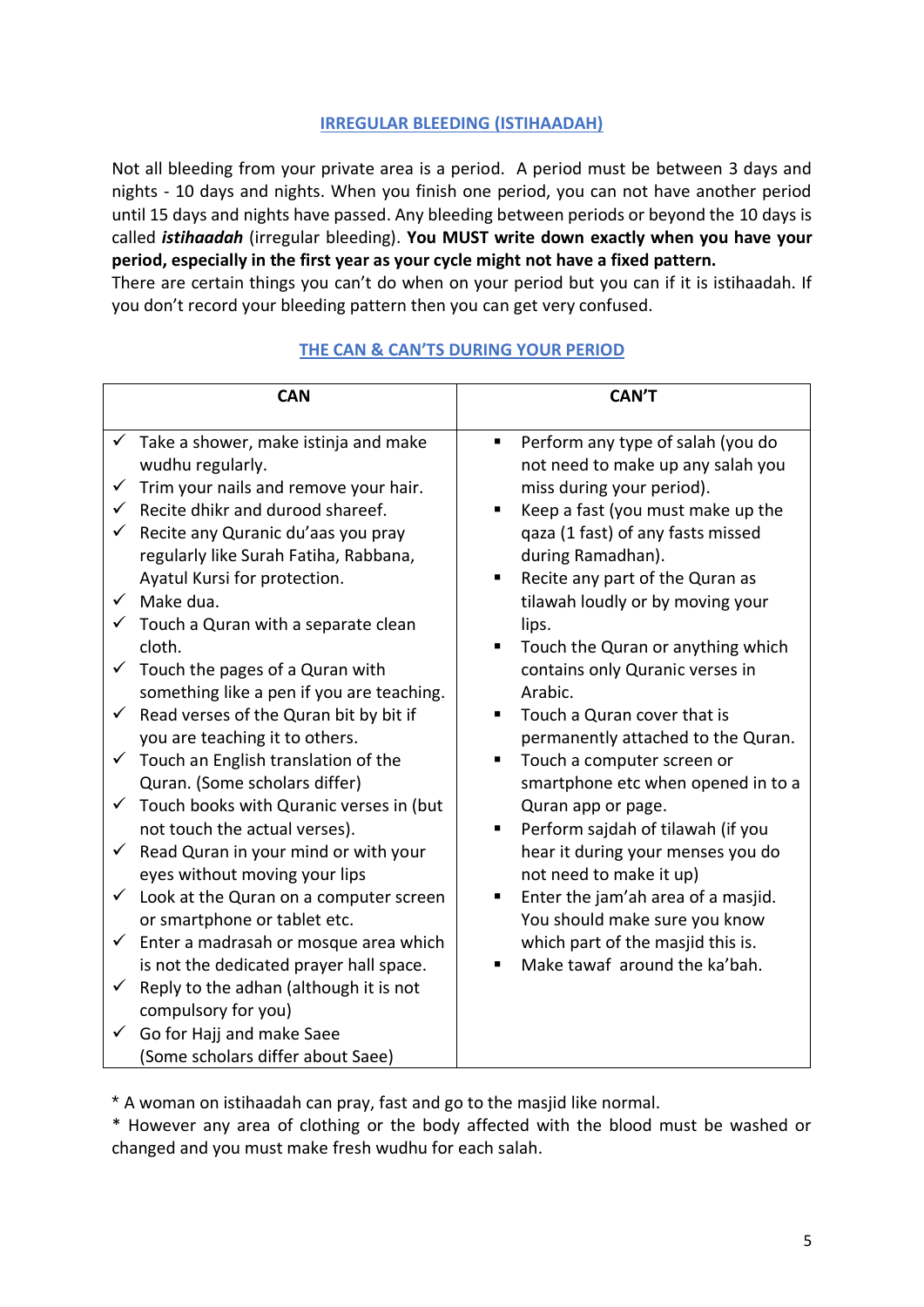# **WHEN SHOULD YOU GO TO SEE A DOCTOR?**

Your period and your monthly habit can change. It doesn't always mean something is wrong. **However you should go and see a doctor if:** 

- You miss periods.
- You have prolonged bleeding or bleeding between periods istihaadah.
- You have very sudden period changes.
- You get discharge that smells fishy.
- You get discharge which is bloody, stained, changes colour or different texture.
- You get pain when you go to urinate.
- You get pain in the area between your tummy and your thighs.
- You turn 15 and haven't yet started your periods.
- Your acne is very bad and causes you much distress.

# **WHAT IS PMS? (PREMENSTRUAL SYNDROME)**

Just before your period starts, you might feel changes in your body and mind which are not always pleasant. These changes are premenstrual symptoms (PMS).

#### **PMS can include:**

- Body: feeling bloated, stomach pain, headaches, muscle pain, breath pain, weight gain.
- Mind: mood swings, feeling upset or down, angry or irritable, crying, restlessness, tired, confusion and anxiety.



*Don't let it become an excuse – it is not ok to upset other people because you're feeling down.*

*Some ladies get severe symptoms. If this is the case you should get help from an older female in the family, speak to an apa and/or go and see a health professional.* 

# **BECOMING BALIGHA**

When a girl has her first period then she becomes *baligha*. If she does not have a period before 15 then she will become baligha when she is 15 (Islamically - about 14.5 solar years)

## **TO BE BALIGHA MEANS TO BE ACCOUNTABLE FOR ALL YOUR DEEDS.**

The commands of worship like praying 5 times a day, fasting during Ramadhan, praying your own Zakah, Hajj, Qurbani etc. become your responsibility. On the other hand, upsetting your parents, disrespecting an elder, or to backbite, lie or cheat or do anything that Islam forbids will make you sinful.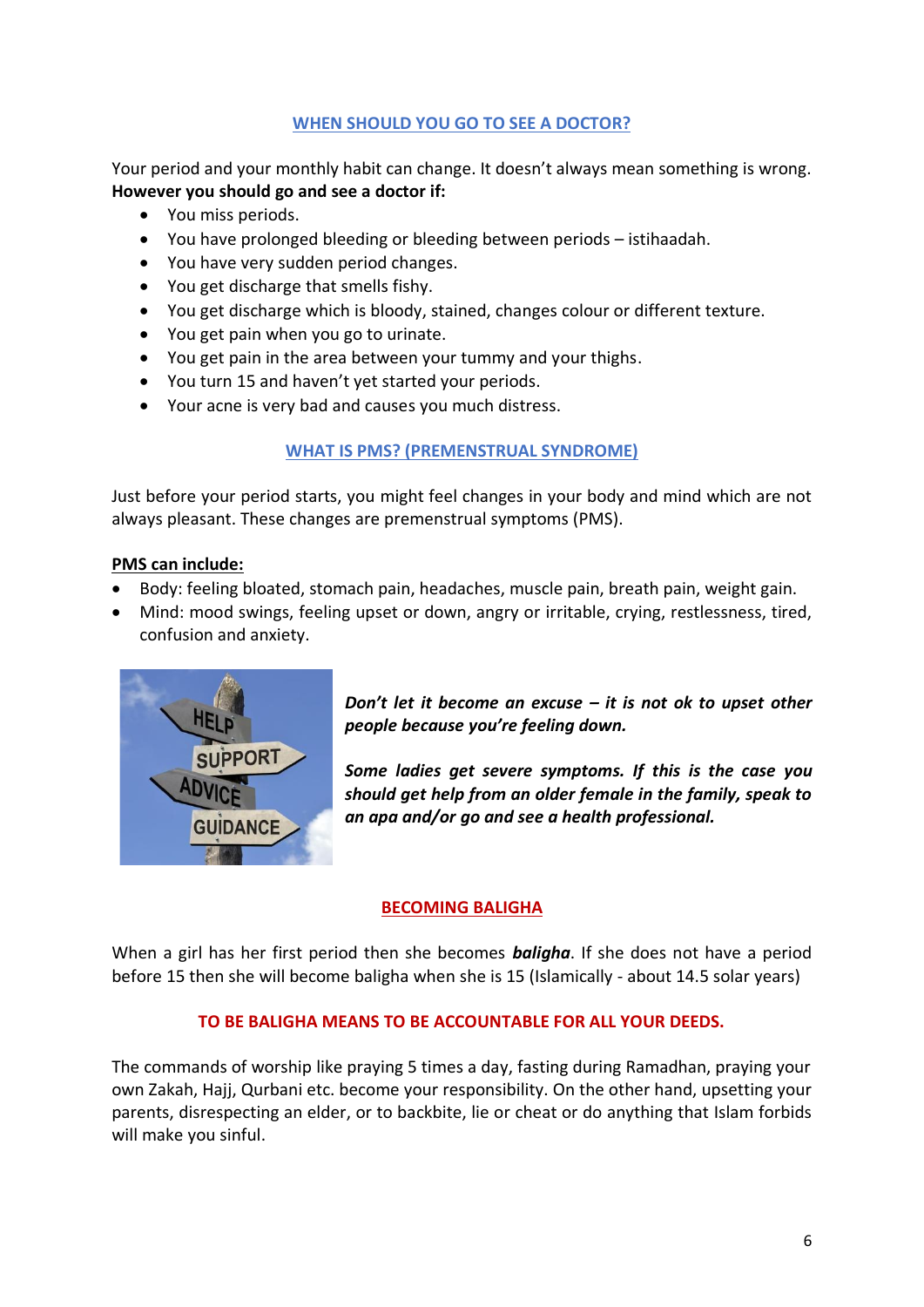# **HIJAB, AWRAH GHAYR MAHRAM & MAHRAM.**

Becoming baligha also means you now have to observe hijab. Hijab means to cover yourself in a manner so that you are not displaying the beauty of your body.

#### **Hijab does not just mean wearing a scarf. It is much more than that.**

Hijab covers your beauty so that people pay attention to YOU, the real you, your ideas, your feelings, and admire you for what you are on the inside. Your true friends and family will love you as you are.

A **mahram** is a man who is a close member of your family and someone you cannot get married to. You could say a mahram is like a male guardian. Your mahram include (there are others):

- $\checkmark$  your father and your brothers,
- $\checkmark$  your parents' brothers,
- $\checkmark$  your grandparents' and great-grandparents' brothers,
- $\checkmark$  your brothers' and sisters' sons and their grandsons and great-grandsons.

Any other baligh boy or man is known as a *ghayr mahram.* This includes male cousins, uncles who are not actual brothers of your parents and male classmates and teachers.

#### **The** *awrah* **is that part of the body which you must keep covered. It depends on who you are present in front of:**

| In the presence of: | <b>Awrah includes:</b>                                                  |
|---------------------|-------------------------------------------------------------------------|
| <b>Ghayr mahram</b> | All of the body except hands, feet and face.                            |
|                     | Some people choose to include the face as well.                         |
| <b>Mahram</b>       | All of the body except hands, feet, head, hair face, neck, arms, ankles |
|                     | and calves.                                                             |
| Other women         | From between your naval to your knees.                                  |
|                     | Some people believe that you must cover everything except your          |
|                     | hands, feet and face.                                                   |
| When alone          | You should still keep your private parts covered unless visiting the    |
|                     | bathroom or taking a bath / shower. Nor should you look at or touch     |
|                     | them without good reason. This is from the modesty of a Muslim (see     |
|                     | below).                                                                 |

# "LET THERE BE NO COMPULSION **IN RELIGION. TRUTH HAS BEEN MADE CLEAR FROM ERROR." QURAN 2:256**

**Choosing Islam as your religion and how you follow the commands of God is YOUR CHOICE now.**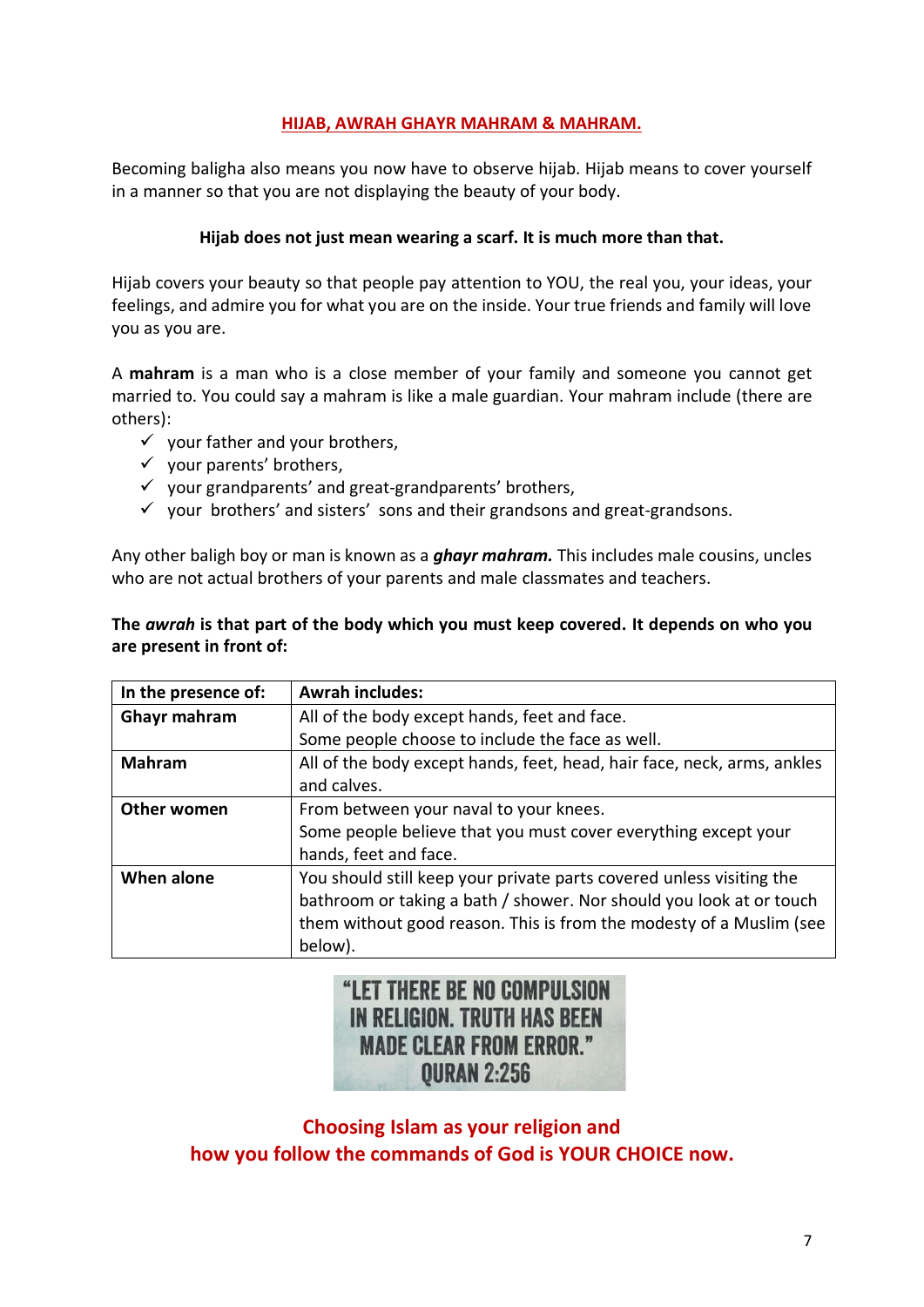

# **HAYAA - MODESTY**

The way people behave in their day-to-day life depends on many things. It depends on the way they have been brought up and what they believe is right and wrong. Islam teaches us in great detail how Muslims should behave with people. The messenger of God (s) taught us how. As Muslims our behaviour should always have *hayaa*. This is a branch of our faith and the special quality of this ummah.

Hayaa can be translated as modesty. It is that feeling that you have inside you which will protect you from behaving shamefully or getting in to situations which might then make you do something wrong or something you will regret. *The messenger of God (s) told us that if someone has no hayaa then they can do whatever they want.*

#### **HAYAA IN YOUR APPEARANCE.**

- Modesty starts not with your clothes but your eyes. We should lower our gaze often and never stare at others, man or woman.
- Walk softly the Quran says that the believers are modest and walk on the earth softly.
- Young girls should not feel the need to wear make-up. Often peer pressure and the need to be acceptable can make you feel you should wear it. Make-up makes girls look much older than they are and it draws attention to the way one looks. It has the complete opposite effect of wearing hijab.
- Avoid sitting with your legs spread out and try not to enhance your shoulders or upper body when walking or sitting. Be humble.

## **HAYAA IN YOUR DRESS**

- Modest dress is NEVER tight-fitting and NEVER reveals your shape. If you want to dress modestly you should start thinking about replacing your leggings and tights with suitable trousers. You should also start collecting appropriate headscarves and nice cardigans to wear with any clothes which may show your skin or body shape.
- Modest clothing should not show your skin. Take care with certain fabrics and cloths.
- Wearing a scarf so that a little hair is showing at the front is not hijab it is a fashion statement. Think about why you wear a scarf, if you choose to wear one.

## *REMEMBER, ACTIONS ARE ACCORDING TO INTENTIONS*

## **HAYAA IN YOUR SPEECH**

- The tone and volume of your voice is important. Don't raise your voice more than needed.
- When talking to ghayr mahram, be professional and formal.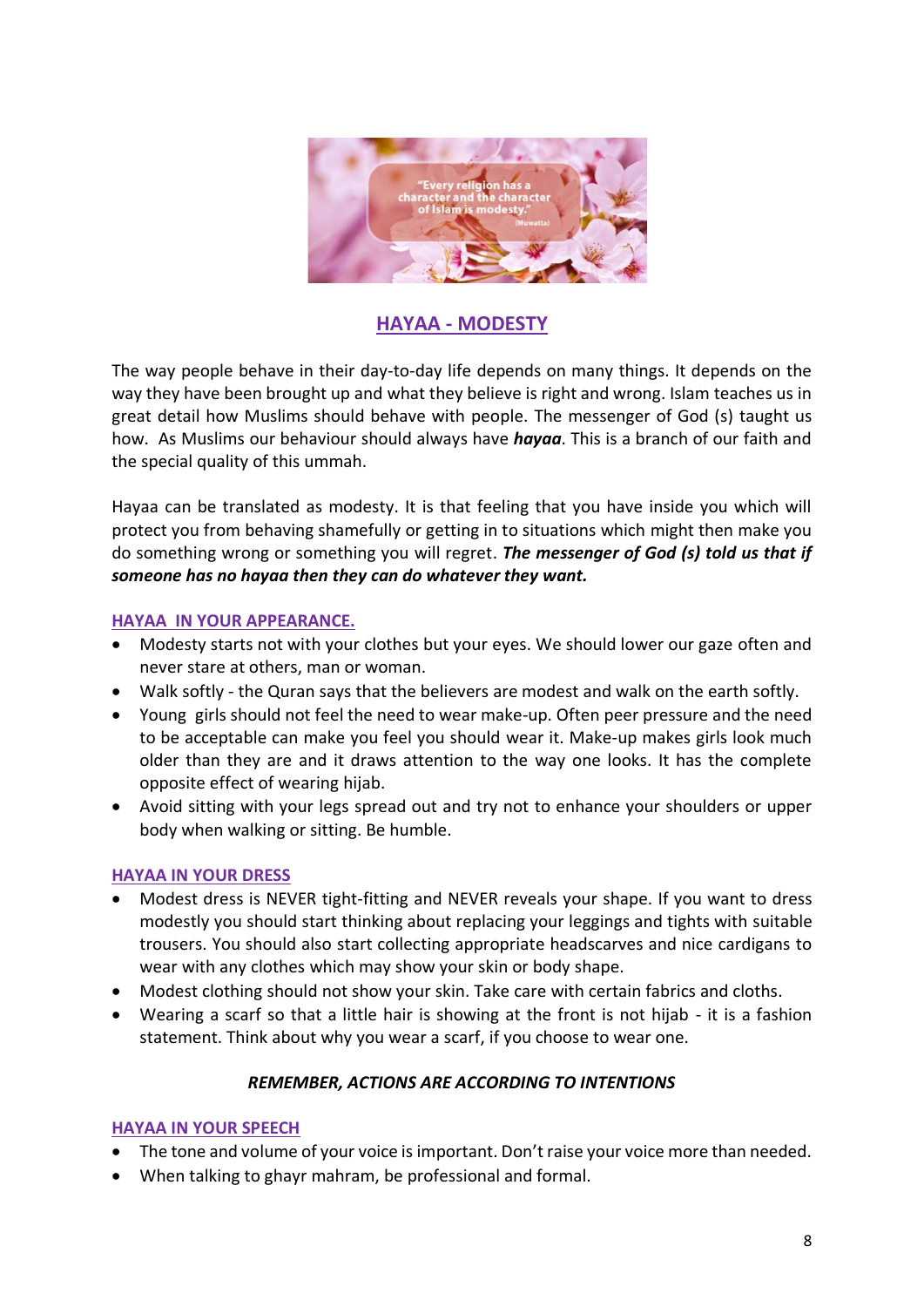- Smiling is a *Sunnah* whilst laughing excessively hardens the heart. Everyone enjoys a good laugh. Whilst it is ok to have a good laugh when you are alone with friends, it is disrespectful to behave like that in front of elders, teachers and ghayr mahram.
- Don't speak about obscene things. This includes your private parts, body, relationships, ghayr mahram, rude jokes or talking about anything haraam.
- The language and words you use are also important. Swearing, cursing and impolite talk all take away your hayaa.
- Facial expressions like pulling a face, tutting, whispering under your breath, raising your eyebrows or answering back are also shameful behaviour.
- Sarcasm, joking and mocking people may upset other people even if you don't mean to. Don't disrespect the beliefs and lifestyle of other people in your speech and jokes.
- Speak in a way which is never rude or explicit on matters of hayaa. For example, Muslim women when on their period will often say '*I'm not praying'* or *'it's my time of the month'.*

# **HAYAA IN YOUR HOME**

- The men in your home will be your mahram but you should still behave appropriately. You can relax a lot more when you are with only ladies but avoid obscene talk.
- You should be more careful when guests come to your house.
- Don't let other people know you're on your period. Be discreet about changing your pad and if you have stomach pains you don't need to shout out why.
- If it's salah time then why not go to your room for a few minutes and do *dhikr* quietly.
- In Ramadhan, whilst on your period, eat privately and not in front of others or in public.
- Respect elders and respect family traditions. They are what makes you, you!
- You should not disrespect and mock others, send rude jokes or discuss or chat about obscene things on social media or view them on the internet.

## **GROWING UP CAN SUDDENLY MAKE YOU VERY SELF-CONSCIOUS**

When you start puberty you may become a lot more aware of your body and the way you look. **You become self-conscious.** You may worry about your shape, your face, wonder how pretty are you. It might make you happy, proud or even worried and sad. Things like hair on your face or on your arms might make you think I should do something about this. You might wish your skin was lighter, or you were taller, or you were thinner. This is all normal.

#### **THE WAY YOU DEAL WITH IT IS VERY IMPORTANT. At this stage of your life remember the following should be your most important goals:**

## **1. SALAH & WORSHIP**

Obey God by praying 5 times a day, fasting in Ramadhan and reciting some Quran daily.

## **2. DO NOT DISPLEASE YOUR PARENTS**

Displeasing them means displeasing God. Now that you are older, help your parents out wherever appropriate. Young people can often upset their parents without meaning to.



## **3. PARENTS ARE NUMBER ONE**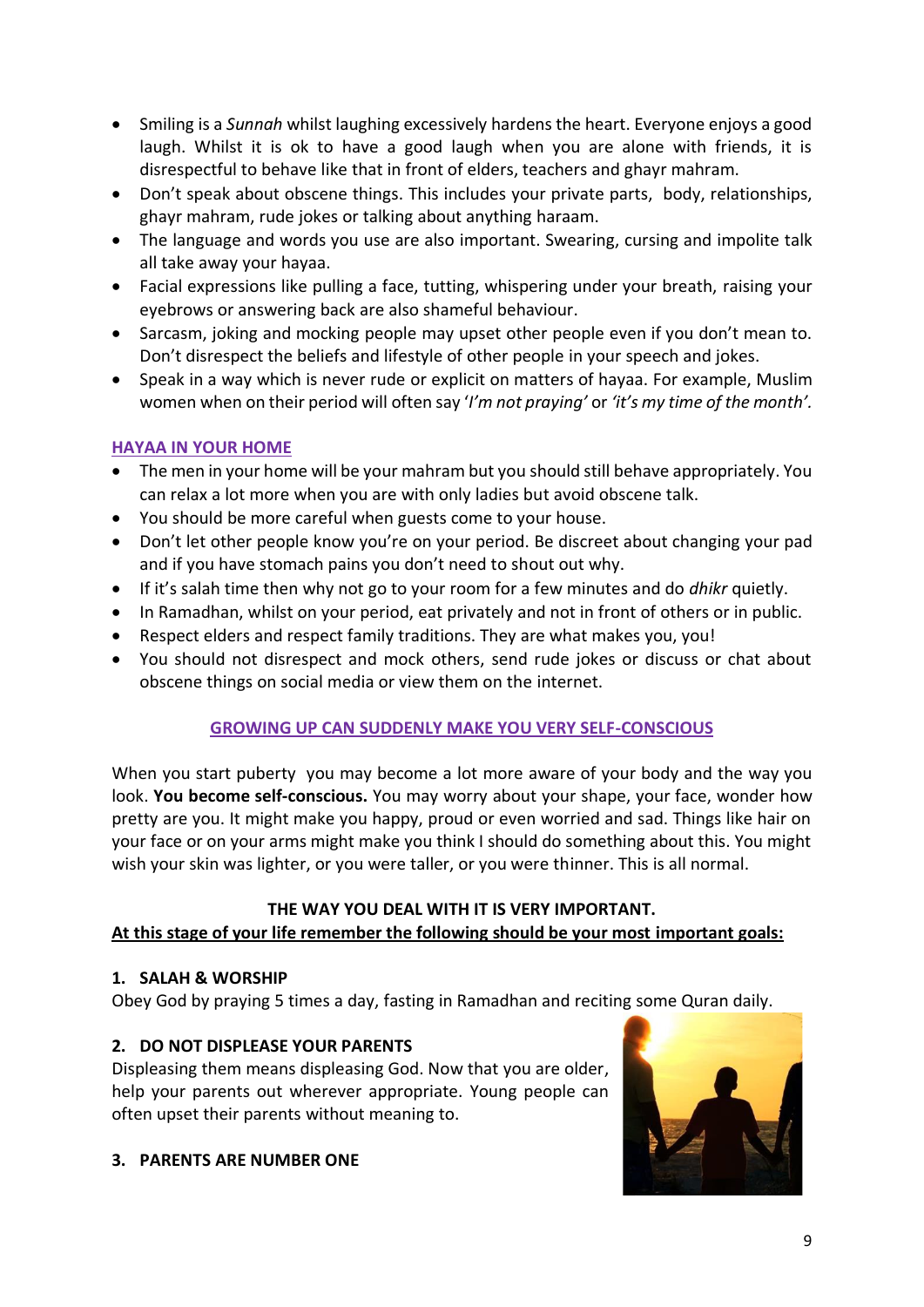Not only should you not displease your parents but remember your parents come before anyone else. When you are at home, spend time with your parents, do their *khidmah*, go places with them like shopping, visiting relatives, make salaam to their friends if they come round etc. Don't spend all your time with friends. Strike a balance.

# **4. EDUCATION & STUDIES**

Work very hard to try and get the best results you can in ALL your studies – both at madrasah and school. This does not mean you have no time to help parents or have a bit of fun. Have a good balance of everything. Attaining knowledge is a special blessing from God. Not all children around the world have this blessing.

# **5. DEVELOPING YOUR CHARACTER**

Outward beauty is a small part of your full beauty. You will not fully understand this until you are older. To get along with people, get married and have a family, hold a good job or live happily with other people you need to have a strong character and a warm personality. Things like honesty, being caring, humble, hardworking, polite and responsible are very important in being successful in this world and the next.



*Just like flowers or butterflies are all different, some prettier than others – all butterflies and all flowers are beautiful. When you become a fully grown woman you will be like a rose that has opened up or a butterfly that has just come out of its chrysalis. Don't worry if you have a few hairy moments on the way - You will blossom and fly when it is the right moment.*

*ALL WOMEN ARE BEAUTIFUL. GOD MADE US THIS WAY.*



*Don't CHANGE to please others. Rather GROW to be a better person to please God.*

**Don't just be known as someone's wife or daughter or sister. Be known for YOU. Look at the women in the history of Islam - They always wanted the reward, they always wanted their own recognition and wanted to work hard and please God as much as the men.**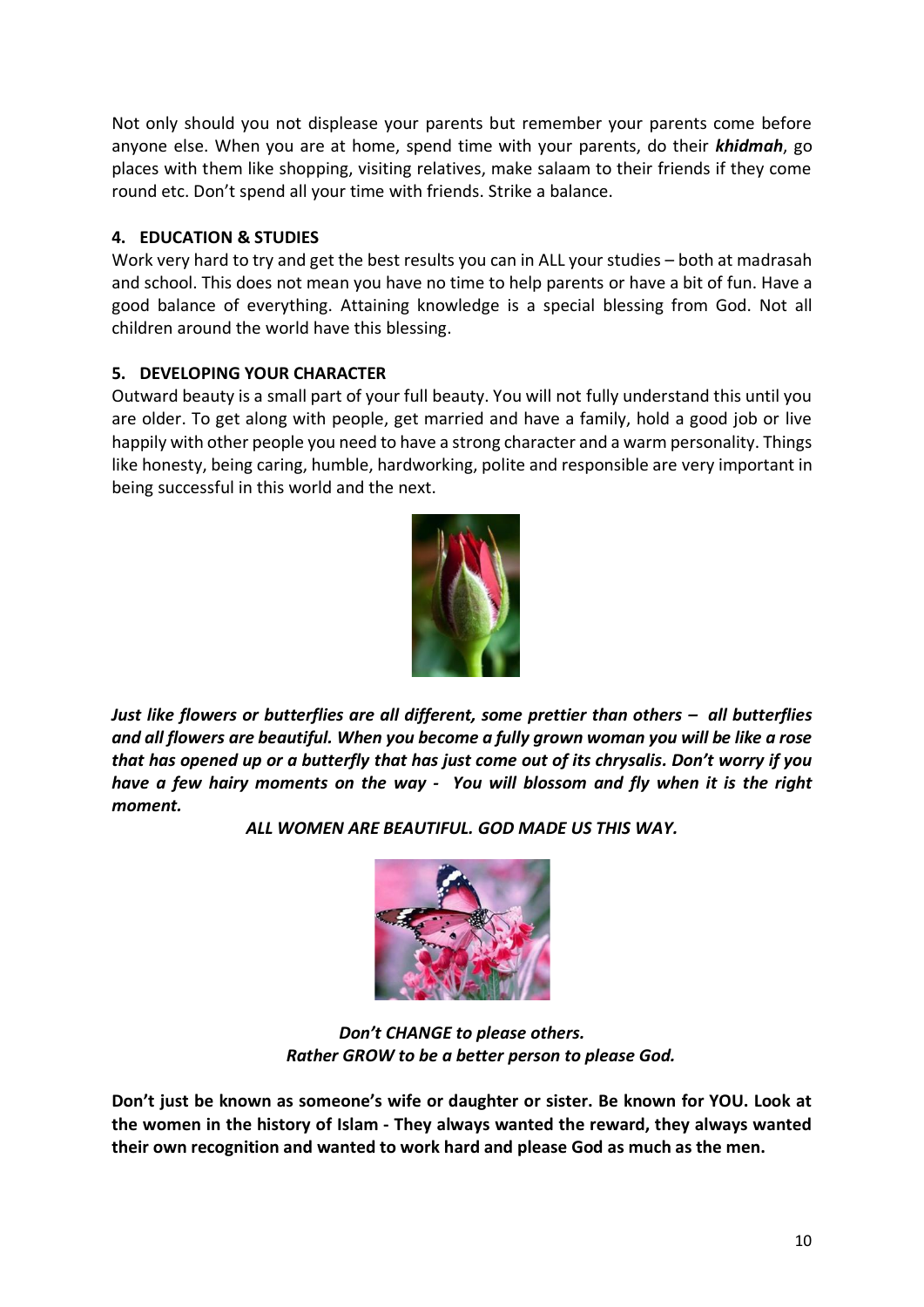#### **TIPS ON BUILDING SELF-ESTEEM & SELF-RESPECT**

- $\checkmark$  **MOTHER**. Look up to her and learn from her. She was like you once too she will understand most of your worries. Ask her for all the help you need. Nobody will love you like your mother. She will always see the good in you. **FATHERS**. Often successful and confident women look up to their fathers. The prophet (s) always made sure his daughters received love, attention and support even though their lives were very hard. If you are lucky enough to have parents who love you – appreciate them. Not everyone is blessed with this. You may think they don't want you to be happy at times, but they are always thinking about your future  $-$  you will thank them when
- $\checkmark$  **ROLE-MODELS.** Other than parents, look up to older sisters, family members or family friends who are good Muslim role-models. Ask them about the things that are worrying or upsetting you and how they dealt with issues in their pubescent years.

you're older.

- ✓ **LOOK AHEAD NOT BACKWARDS**. You have your whole life ahead of you. Build your future, you won't always be young with the same friends and same people around you in school and madrasah. You will grow up. When you do you will be happy if you worked hard.
- $\checkmark$  **SHUKR**. Wake up every morning thank God for every part of your body. Don't complain about little things. Imagine, just imagine not having an eye, or being blind.
- ✓ **RESPECT YOURSELF**. People will treat you the way you want to be treated. People will respect a person who stands up for their beliefs and is honest even if they disagree with them. But they will never respect someone who changes to please the people around them or doesn't respect their own beliefs.
- ✓ **BE A TEAM-PLAYER.** Having good friends and a good network is very important. A REAL NETWORK – not a virtual one! Build good relationships with your neighbours, family elders, cousins, other pupils and teachers in your school or madrasah. Stop to say hello and make salaam to people. Be happy to work and chat with any of the girls in your class. You'll be a much more happier person and you'll be less conscious of your image when people see the REAL YOU. Don't be invisible. That means let people know you're with them by working with and talking to them.
- ✓ **SEEK HELP AND GOOD ADVICE**. If you're being picked on because of your appearance, the way you dress or the way you live then it is important to tell someone. Bottling it in or changing your appearance will not help. Speak to a parent, a teacher or elder. Seek professional help if you need to.
- ✓ **YOUR BODY IS AN AMANAH**. A trust from God just like your wealth or intelligence. Whatever God gives you, you will be asked about it. Yusuf (a) was given beauty to test him. If God has made you beautiful that too is a test.
- $\checkmark$  **DUA**. Always pray the dua for looking in the mirror. Don't forget about your inner beauty by worrying only about your outer beauty.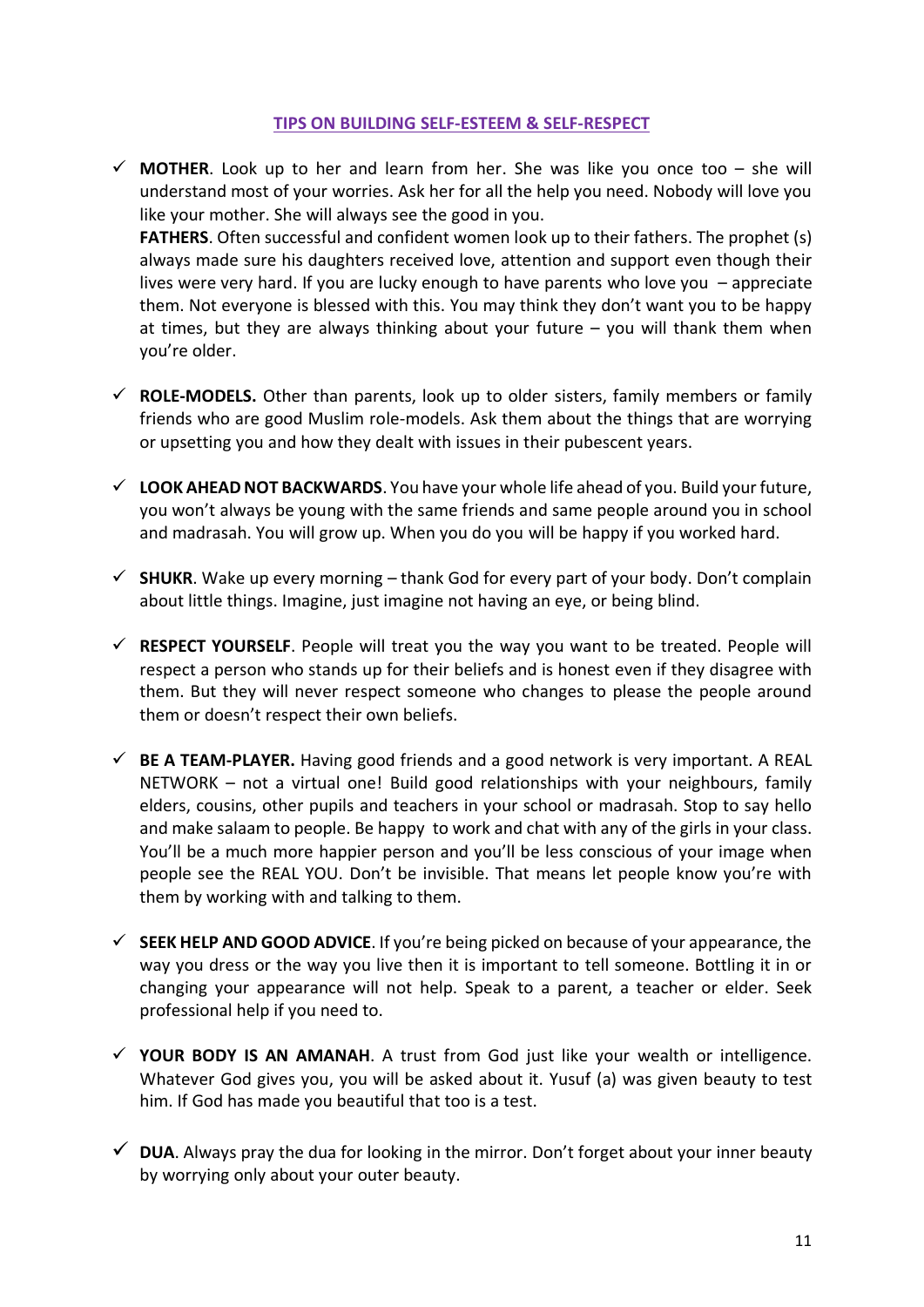# **TAHARAH OF THE BODY**

- ✓ When you visit the bathroom make *istinja* properly every single time.
- $\checkmark$  You can drop a sheet of tissue in to the toilet before relieving yourself to avoid splashing.
- $\checkmark$  Use both tissue and water. If you are out use an empty water bottle and if this is not possible then make istinja properly when you are able to.
- $\checkmark$  Be careful about impurities getting on your body and clothes. If you use a public toilet, use one that is clean. The endmost toilets don't usually get used as often.
- $\checkmark$  Don't let your clothes touch the floor, always wipe the toilet seat first and carry wipes and tissues if you think you will need the bathroom.
- $\checkmark$  Remember the jinn love impurities and angels do not enter places where there is impurity.
- $\checkmark$  You should always pray the dua for entering and leaving the bathroom.
- $\checkmark$  Try to make a habit of always being in wudhu.
- ✓ Take a shower and bath (*ghusl*) regularly and trim your nails.
- $\checkmark$  It is **FARD** (compulsory) to make ghusl after you finish your period. Your salah won't be counted until you have made ghusl properly.



**It is very IMPORTANT that you learn the Islamic rulings of Hayd, Istihaadah and Taharah (wudhu, istinja and ghusl) properly either at madrasah or with a qualified apa.**

- ❖ **Do you know how to make wudhu and ghusl properly?**
- ❖ **Do you know what the faraaidh and sunnahs of wudhu and ghusl are?**
- ❖ **Do you know when bleeding would be classed as istihaadah and not hayd?**





## **DEALING WITH BODY ODOUR**

Body odour is a healthy part of growing up but unfortunately it is not one of the nice parts. It is mainly in the armpit and private parts area and also near the naval. The hairs in the armpit and private area make it worse. Islam teaches that bad smells are disliked very much. **You should:** 

 $\checkmark$  Change your clothes if they smell.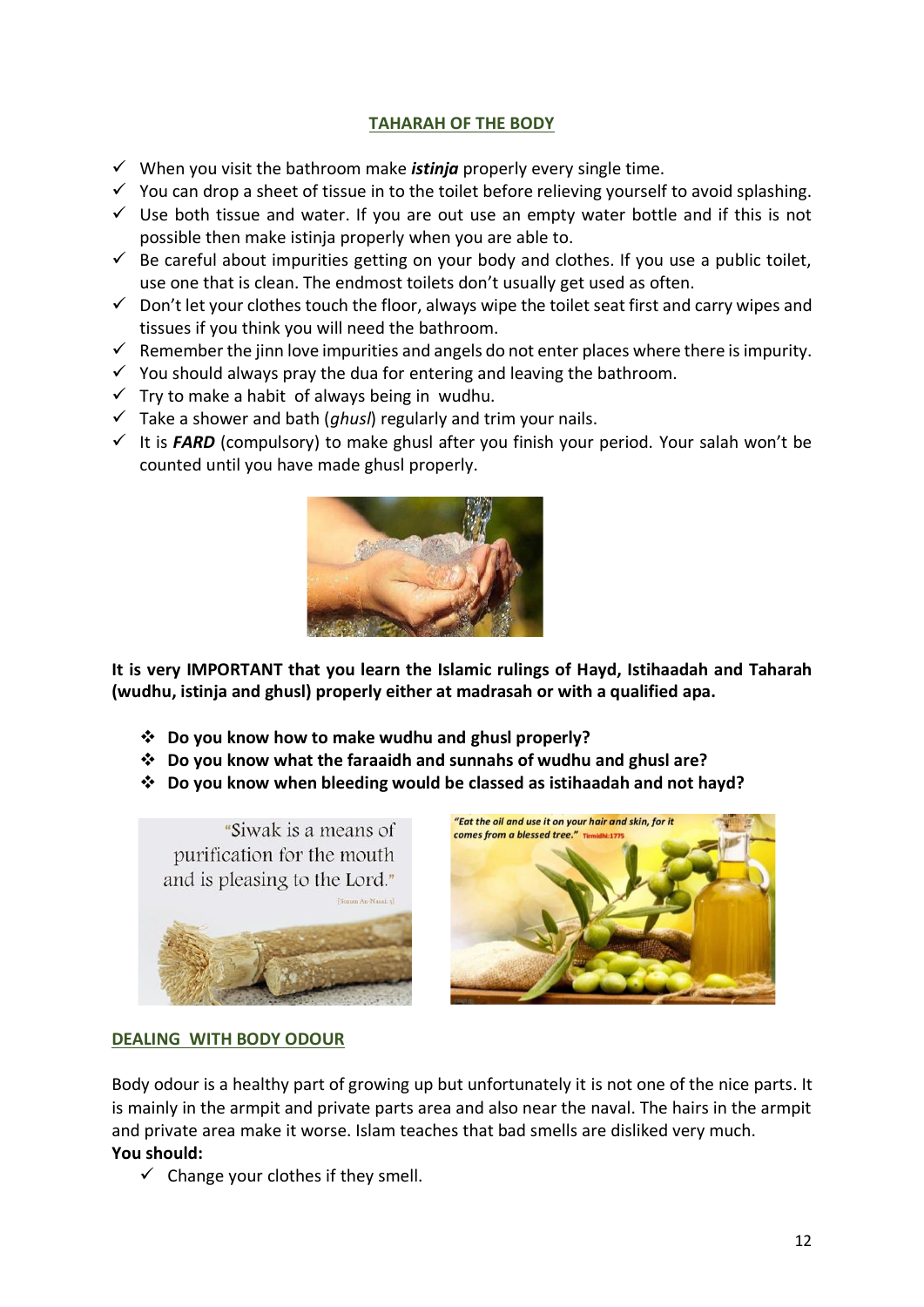- $\checkmark$  Use a mild (alcohol-free) deodorant suitable for your age group.
- $\checkmark$  Avoid covering the smell of body odour with perfumes.
- $\checkmark$  Cut down on very greasy food
- $\checkmark$  Drink plenty of water
- $\checkmark$  If you don't shower wash or wipe down your underarms with a wipe every day.
- $\checkmark$  Remove all the hair in your armpit and pubic area regularly (Once a week/ fortnight).
- $\checkmark$  Shower every day if you need to and make istinja properly.



# **REMOVAL OF HAIR**

- All the hair in the pubic area has to be removed, not just what is visible from the front.
- It is disliked and sinful to not remove the pubic hairs for more than 40 days.
- You can remove the hair using tweezers, wax, razors or hair removal creams. You may use scissors to trim the hair as much as possible only if there is very good reason.
- Hair removal creams may not be a good idea if you have sensitive skin. Plucking and waxing can be very painful. Discuss with your mother what is best for you.
- You must remove the hair yourself as you can not show your *awrah* to another woman. If you need help in the beginning then ask a female family member like your mother.
- As a young girl it is **STRONGLY ADVISED** not to remove hair from your arms and legs. If hair on your upper lip or on your cheeks is the cause of getting picked on or name-calling then talk to an older female (mother, aunt, apa etc.) and ask for advise on what to do.
- If your eyebrows join above your nose (monobrow) then it is permissible to remove the hair **over the bridge of the nose only**. Removal of any hair beyond this or above and below the eyebrows is not permissible.

## **PANTYLINERS & SANITARY TOWELS**

- Once you become baligha you may get discharge as well as your monthly period. This does not make you dirty and is perfectly natural.
- Make it a habit of wearing pantyliners if you get discharge from your private area. Always keep your underwear clean as you cannot perform salah with impure clothes.
- Sit with your mum and learn how to wear a pad and pantyliner properly.
- Dispose of pantyliners and sanitary towels properly use the wrapper from the new pad or a nappy bag or at the least wrap it in toilet roll before disposing.
- Never flush pads down the toilet; always throw them in the dustbin.
- When you are on your period you don't have to change your bedding at the end of the period. But it is usually a good habit to do this.
- The clothes you wear during your period are not unclean unless they get impurity on it. It is still a good habit to change your clothes when you become clean. However you should not unnecessarily wash your clothes if they are clean and not smelly.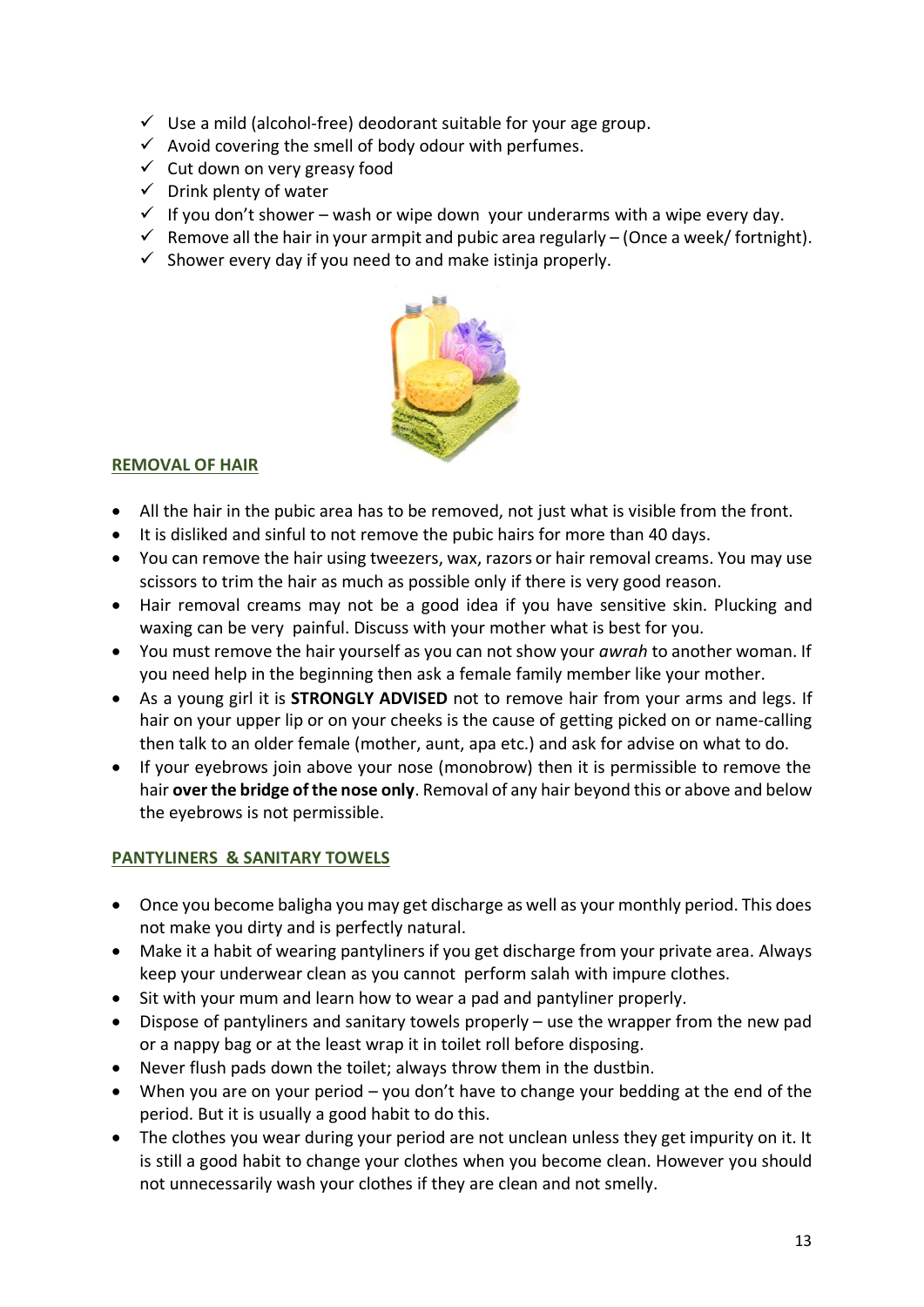- Empty the bathroom bin regularly. Remember jinn love impurities.
- Always have a look around the bathroom when you leave it ensure a dirty pad isn't left out and there is no blood on the toilet seat, floor or inside the toilet bowl.
- Tampons have health risks and for this reason they are *makrooh tahreemi* for all women. Unmarried women should not put anything in their private parts any way.

# **ADVICE & TIPS WHEN ON YOUR PERIOD**

- $\checkmark$  Keep a clear record of your cycle EVERY month and track your salah.
- $\checkmark$  You can tell when your period has finished by wiping your private area with a small folded tissue or cotton ball. If you have complete dryness or have clear or white discharge then that is a sign that you have finished your period and you should make ghusl.
- $\checkmark$  Knowing when you are due a period will help you plan ahead much better.
- $\checkmark$  Make sure there are always spare sanitary towels in the bathroom.
- $\checkmark$  Always carry a spare pad or two with you. Carry it discretely or in a little case.
- $\checkmark$  Carry spare underwear and a disposable carrier bag if you're having a really 'heavy' day.
- $\checkmark$  Put an extra sheet on your bed if you need to. Use a mattress protector at all times.
- $\checkmark$  Wash, shower and make wudhu regularly. Being clean will make you feel good.
- $\checkmark$  Change your pad regularly. When you have a 'heavy' flow you may need to change every two hours. Otherwise change a few times a day.
- $\checkmark$  Listen to Quran, read stories of Quran, other Islamic books, recite dhikr and durood.
- $\checkmark$  Drink plenty of water.
- $\checkmark$  Eat healthy foods, drink milk and avoid junk foods. Get the calcium and vitamins you need to boost your energy and help reduce cramps and PMS.
- $\checkmark$  Casual exercise like a short walk and fresh air is better then being curled up in a corner at home all day.
- $\checkmark$  Use hot water bottles and take paracetamol to help with pain and cramps.

# **HAVING ACCIDENTS**

Accidents will happen and although it's not nice when they do – it has probably happened to all women at some point. It does not make you dirty.

- Learn to wear a pad properly and buy pads suited for you. You may need night time for some days.
- Wear underwear that will hold the pad in place properly.
- Change regularly when you have heavy flow. It might mean changing during the night.
- Wear two pads or two pairs of underwear if you have to.
- Avoid light-coloured clothes. Dark clothes will save you a lot of embarrassment if you leak.
- Change dirty clothing or bedding. Wash the stained area in **cold** water and then soak it before washing it. Unclean clothing must be washed and rinsed **3 times** before it is pure.
- Don't be shy or embarrassed ask your mum for help if you dirty your clothing or bedding.

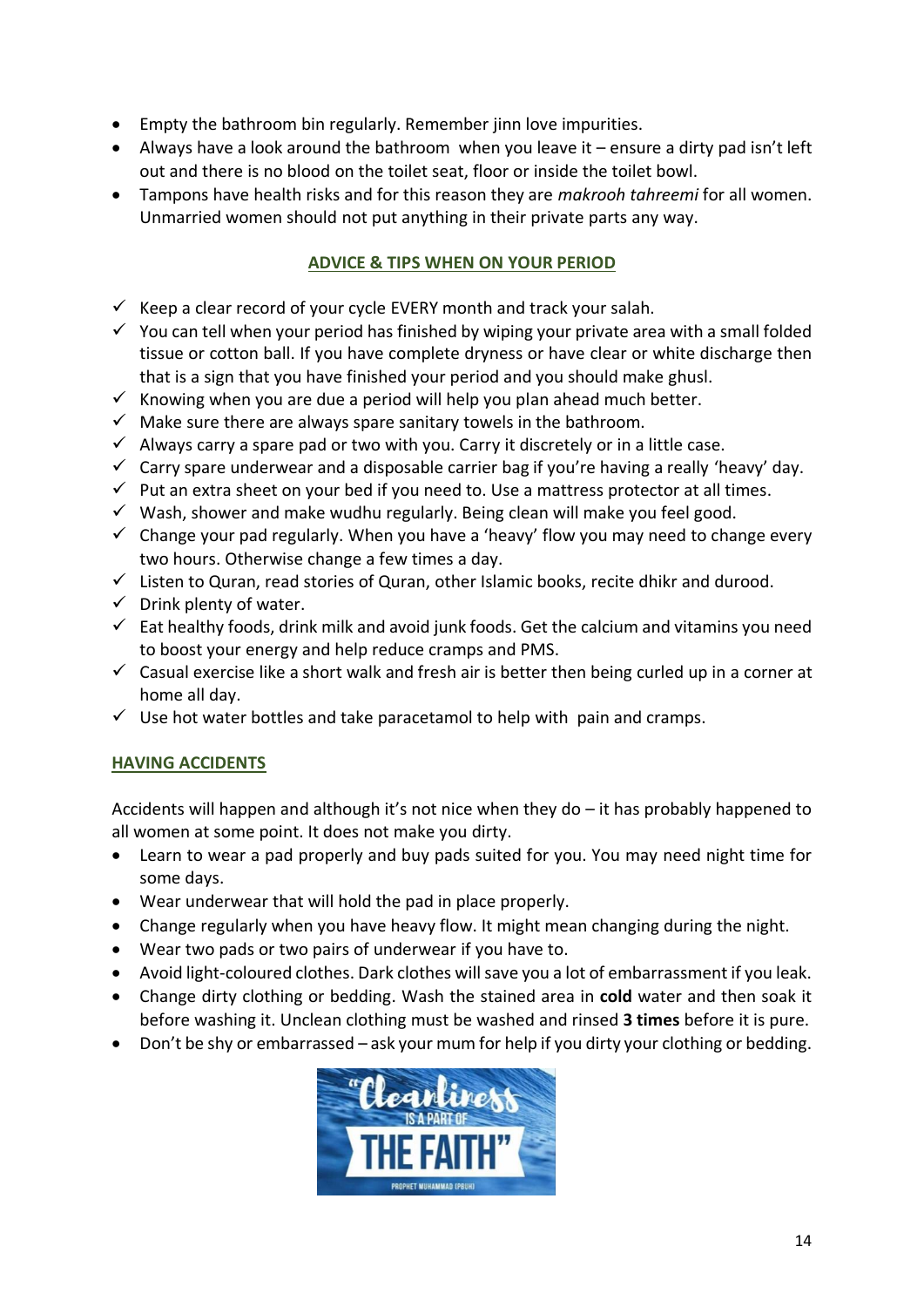## **TAHARAH OF THE MIND & HEART**



It is just as important to have a clean mind and pure heart. You might wonder what this means. It means that we must not let bad or evil thoughts or characteristics enter our mind or heart. They can spoil our worship, our behaviour and can displease God.

For example:

- ❖ Being proud and showing off,
- ❖ Being jealous of other people,
- ❖ Lying, anger, backbiting and slander,
- ❖ Disliking other people,
- ❖ Becoming happy when something bad happens to others,
- ❖ Wanting to commit something evil,
- ❖ Always criticising and being negative.

## **Just as you do things like wash and shower regularly to keep your body clean you should take steps to have a pure heart and a clean mind.**

#### **You should:**

- 1. If any bad and evil thoughts come to you, read Ta'wuz (A'oodhoo)
- 2. Try to stay in a state of wudhu.
- 3. Pray your five daily salah all the time.
- 4. Recite the Quran shareef regularly (aim for once a day at least).
- 5. Always try to pray dhikr and durood shareef.
- 6. Try to stay in good company as much as possible. Your friends make you who you are. If they are a bad influence then limit how much time you spend with them. You don't have to stop being friends with them. Try to remind them of God and good actions.
- 7. Always look for the good in people and and never speak bad about others.
- **8. Leave and stay out of anything that is none of your business.**
- 9. Forgive people for their mistakes. If someone has hurt you then stay away from them, but forgive them and don't ever speak badly about them to anyone.
- 10. Smile all the time, make salaam to other Muslims (even if you don't know them) and always respect, be helpful and polite to everyone.
- 11. Always make shukr (give thanks to God) and don't show off about your life.
- 12. Avoid wasting your time on things (excessive TV for example) that don't benefit you.